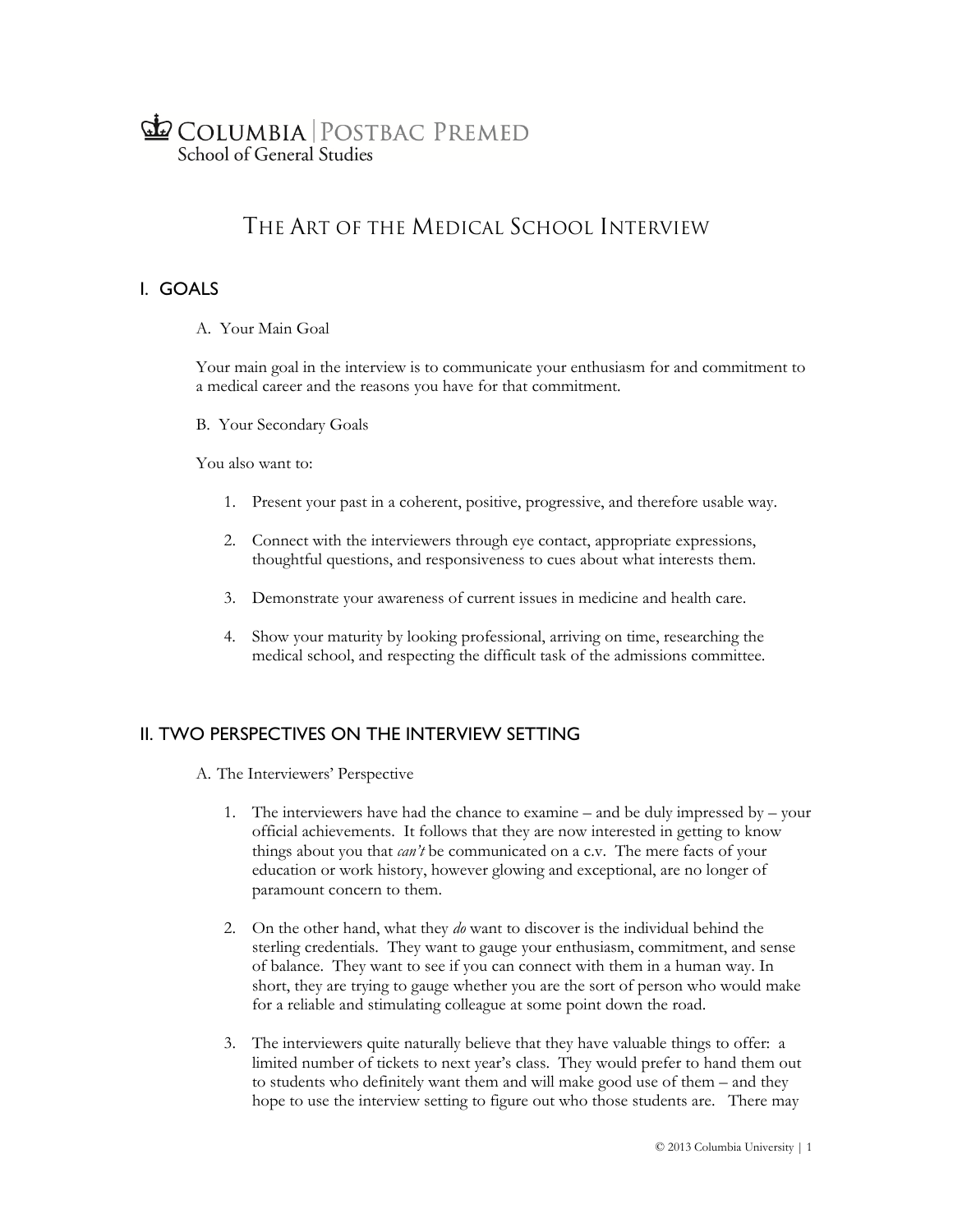be many aspects of your character that would fascinate them in other circumstances; in the context of the interview, however, they are primarily interested in your desire and capacity to be a doctor.

- B. The Informed Applicant's Perspective
	- 1. The interview is a performance in which you are presenting an edited, focused version of yourself – one in which everything you say backs up your motivation to go to medical school. Like all performances, this one is likely to succeed only through preparation.
	- 2. You are not obliged to disclose all of the wonderful complexities of your personality and all of the twists and turns of your past. You may emphasize, rather, only those things that you wish your interlocutors to remember, and barely touch upon those that you don't.
	- 3. Although the interviewers are framing the questions, you are always at least partly in control of the content of the interview. You may honor a given question by being responsive in a general sense, then deftly bringing your answer around to the point that you need to get across.
	- 4. You have cultivated your self-awareness through a detailed process of selfexamination and reflection. You have come equipped with your thesis and your story, your anecdotes and your questions. You know that the basic tools of communication in the interview are images, points of connection, and humor – not information or data.

## III. BE PREPARED

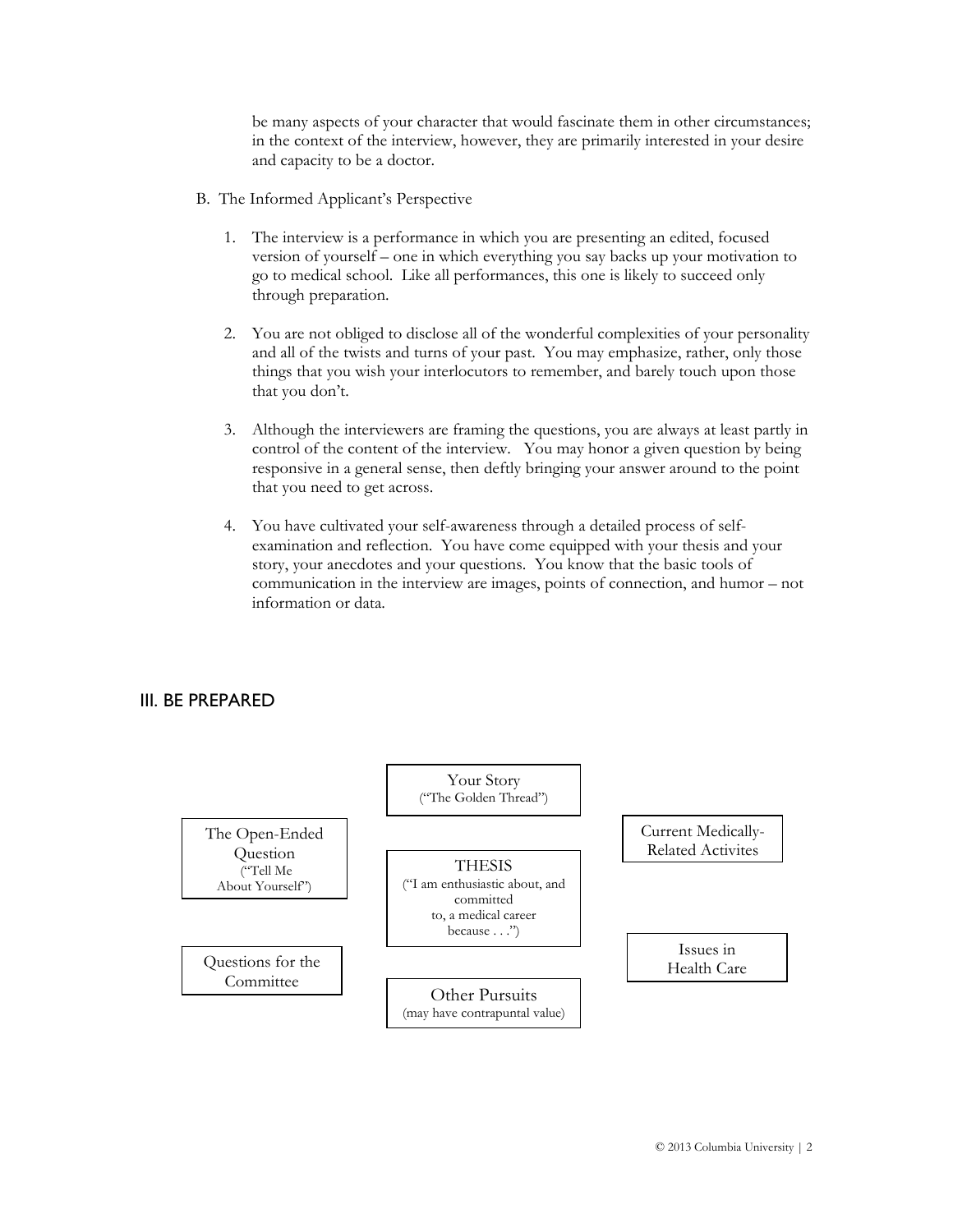## IV. THESIS

A. Defining the Thesis

Be prepared with - and emotionally centered in - a one-sentence statement that *explains why you are drawn to the medical profession*. This is your thesis. It's the main idea you want to get across. Ideally, your thesis will:

- 1. show that you are likely to thrive as a doctor;
- 2. allow you to speak with the glow of sincere enthusiasm;
- 3. grow out of your own, *independent* reflection about your life experiences to date; and
- 4. draw on *at least two major themes* in your personality, one of which is your desire to treat the sick through the practice of medicine

In short, the thesis demonstrates self-awareness and purposefulness. It derives from your life experiences as you have integrated them in a thoughtful and considered way.

- B. Examples of Problematic and Improved Thesis Statements
	- 1. NOT SO GOOD: "I want to be a doctor because I really love to educate patients about illness." Problematic, because (a) there's only one theme here – patient education; and (b) you are not asking for a job in a public health agency.

BETTER: "I consider myself very lucky because I am getting the chance to pursue my dream of being a doctor. It's the perfect choice for me because I enjoy teaching people how to be healthy, but I also want the chance to deal compassionately with the consequences of ignorance and bad luck."

2. NOT SO GOOD: "I want to be a doctor because I'm excited about recent discoveries in complexity theory." Problematic, because (a) there's only one theme here – a passion for scientific discovery; and (b) you are not going out for a doctoral degree in neuroscience research.

BETTER: "I'm the kind of person who's always learning – about the world and about myself. And what I've discovered is that while I'm absolutely passionate about new developments in science, I also want to experience how those developments play out in the lives of actual patients. That's why medicine is the perfect choice for me. It will allow me to learn at different points in the spectrum of knowledge, from laboratory research all the way through to street-level application."

3. NOT SO GOOD: "I am an artist. For me medicine is all about the beauty of the human body." Problematic, because (a) there's only one theme here – your love of beauty; and (b) you're not applying to be Court Painter to the King of Spain.

BETTER: "I have always been fascinated by the sensitivity of the human body – how it is affected by, how it bears the traces of its environment. The more I've pursued my interest in medicine, the more I see that it gives me the perfect way to explore that link. I'm interested in the big picture of environmental health, and also in the little micro-decisions patients make that ultimately affect their health."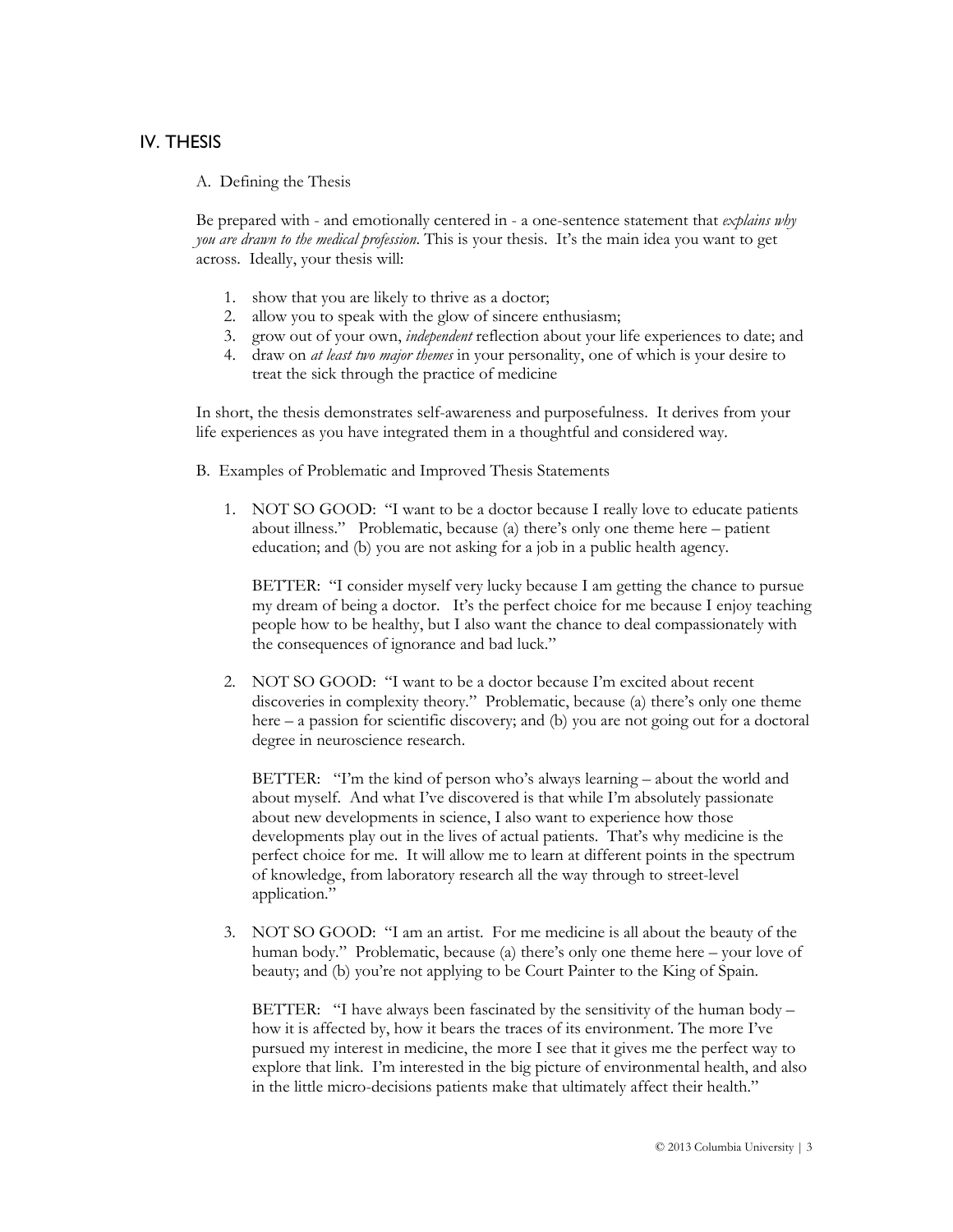## V. STORY

A. The Significance of Your Story

You have a singular strength as a Postbac applicant: your story. Unlike many students who are applying right out of college, you have had the chance to encounter the world as a grown-up. Whether you struggled or flourished in your previous endeavors, whether you felt appreciated or invisible, whether you gained friends or lost them scarcely matters. What counts is that you have thrown yourself against certain obdurate facts – facts carefully hidden from the young – and that you have derived your present clarity of purpose from these experiences. You know who you are because you have forged your self-understanding in the crucible of adult life. *Your story is a priceless asset.* Use it to your advantage!

#### B. Elements of a Good Story

To be successful, your story should:

- 1. show, in a clear and focused way, the unfolding of your commitment to medicine ("the Golden Thread");
- 2. emphasize what you were thinking and feeling as you made your various decisions (rather than the dry bones of your biography);
- 3. establish that you have reflected on all of your activities and have derived something of value from each of them; and
- 4. maintain your listeners' attention by deploying moments of surprise, revelation, or reversal.
- C. Developing Your Story
	- 1. Think of your story as your chance to present your character in action. Don't dwell on other people, or on the details of the schools, jobs, or industries that you have come to know. Focus instead on your own realizations and your own decisions.
	- 2. Your story will consist of episodes. Each episode contains a dramatic moment a break in your routine – when you came to understand something important about yourself or about the world. *Focus on the dramatic moment; discard the routine*.
	- 3. Drama is always relative to context. To make a gripping tale of your progress to the here-and-now, there is no need for heroic actions, near-death experiences, or religious epiphanies.
	- 4. Taken together, your episodes should show your development, over time, of the self-awareness and moral commitment that underlie your present determination to enter the medical field.
- D. Examples of Good Episodes
	- 1. "I was working as a buyer in the fashion industry. Once I used up a whole day fighting with the supplier over the placement of a button. I went home and said to myself, 'Is this how I want to spend my life?'" (It's not a complete story, because it doesn't yet answer the question "Why medicine," but it's a good episode.)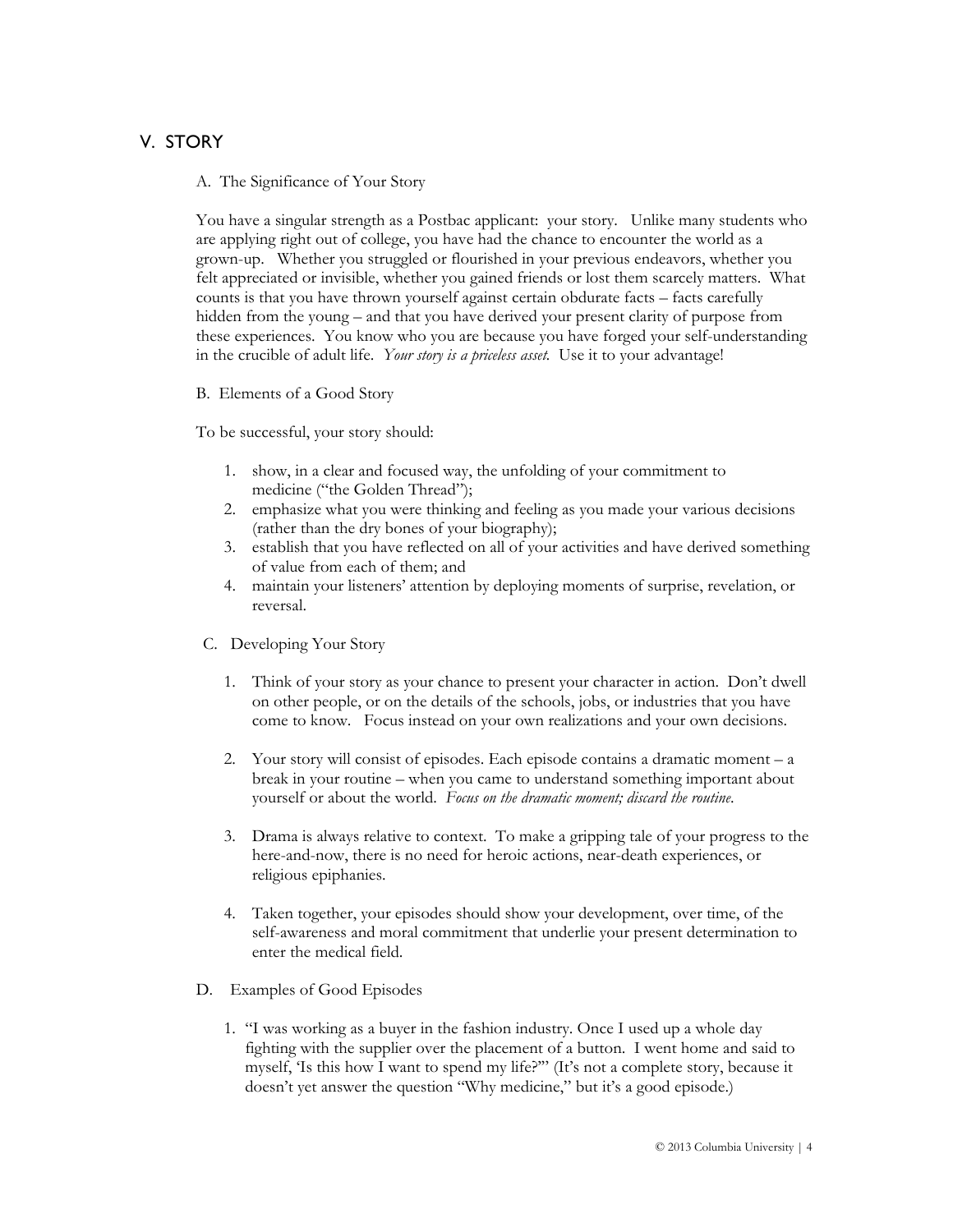2. "I was focused on becoming a biomechanical engineer and I got an internship in a lab helping to design computer models for the various stresses on artificial limbs. One day we visited the orthopedic wing of a hospital and I saw a surgeon fix a broken humerus just by wrenching the arm back the way it should be. I realized at that moment that engineering would never be enough. I wanted to have the doctor's special privilege of coming right up to patients, of touching them in order to heal them."

## VI. CURRENT (OR RECENT) ACTIVITIES

You also need to come prepared to talk about your current (or recent) activities in the medical field.

The activities themselves are not necessarily all that interesting to the interviewer. It's how you present them that counts. For each activity you should be able to:

- A. Provide a one-sentence summary of the activity and your role in it ("This past summer, I gathered data on AIDS patients in Harlem for a study on the efficacy of a new system that sends text messages to people to remind them to take their medications").
- B. Illustrate your role with focusing on one specific image, encounter, or exchange of dialogue ("And what I found surprising was that the messages sometimes had a counterproductive effect. I spoke to one patient, whose name was Luis, who told me why he would never do his drug therapy if he received a reminder from us. His parole officer was texting him twice a week to learn his whereabouts. So his associations with his cell phone were purely negative").
- C. Connect the anecdote to your thesis ("The experience has consolidated my interest in delivering medicine to underserved populations. I really love the challenge of treating people whose whole frame of reference is so different from my own. It forces me to think hard about the essence of what I am trying to accomplish and to use my imagination to make it happen").

## VII. THE OPEN-ENDED QUESTION

A. Importance of the Open-Ended Question

Since the interviewers don't yet know you as an individual, they are counting on you to fill them in. They can't anticipate what kind of person you may be or what really animates you from day to day. *It is up to you to tell them*. From this truth follows the importance of the open-ended question. Whenever they say, "Tell us a little about yourself," or "What led you to that decision," they are posing the questions, "Who are you really?" and "What passion, what drive, what curiosity, distinguishes you as a human being and propels you on the arduous quest to become a healer?"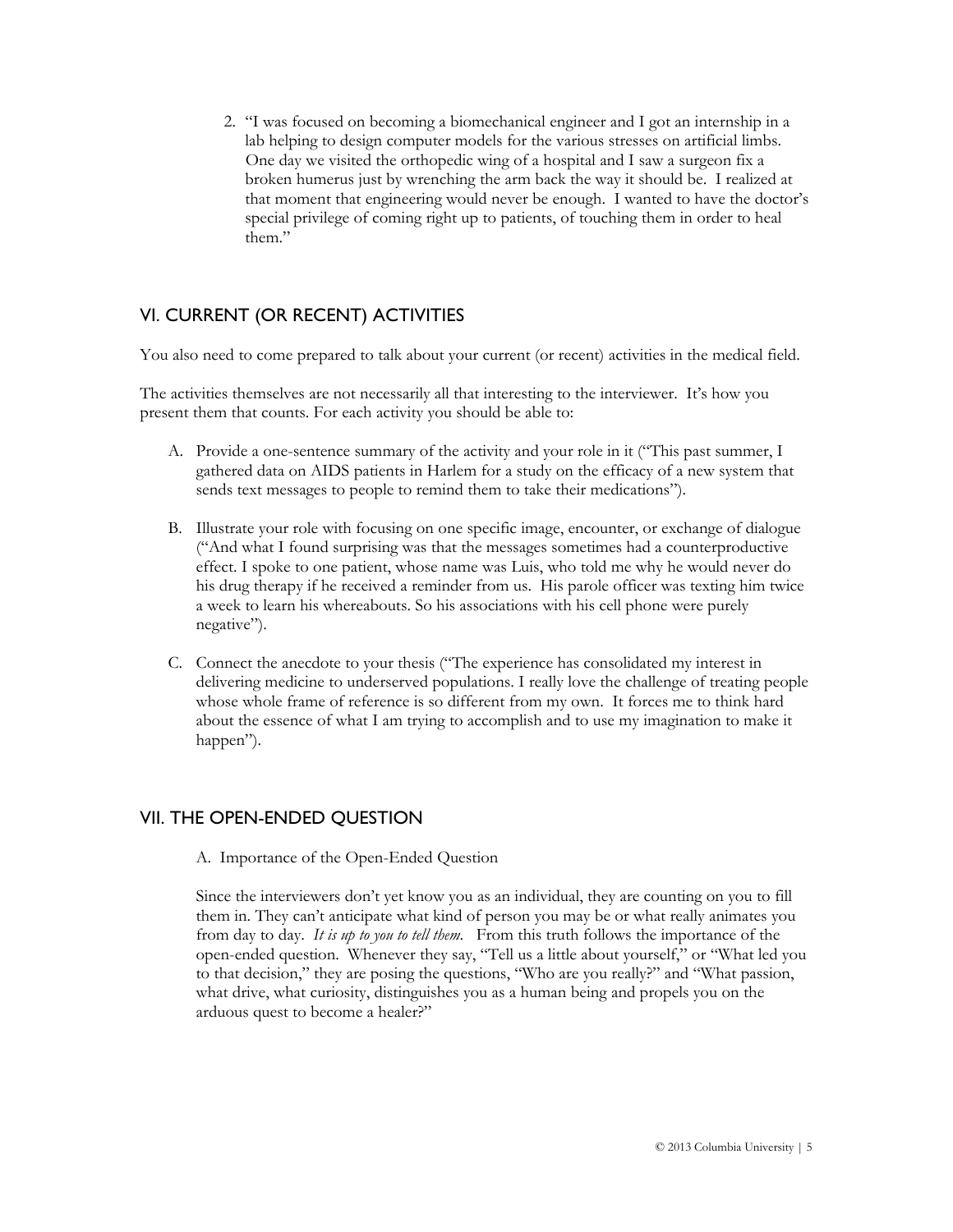#### B. Profiting from the Opportunity

Your job, therefore, is to welcome any open-ended questions as a precious opportunity to share something personal – precisely what, depends on how much of your interview agenda you have accomplished so far.

- 1. If the interview starts with an open-ended question ("Why don't we begin by asking you to tell us about your interest in medicine?"), this is the moment to launch into your thesis. ("Well, I'm lucky to have discovered a field that let allow me to bring together my passions – for gleaning truths from complex sets of data and for improving individual lives. My work in informatics has shown me how computers can bring order to seeming chaos, and I am very excited about harnessing that power in clinical research. But I also love to connect with people one by one, to get to know them in all of their individuality, to help them face the subjective challenges of being sick. Medicine will let me do both these things, and that's why I'm so eager to get started with my training.")
- 2. If the interview has moved past the opening stages, and you have already articulated your thesis, you can still turn open-ended questions to good account. Each such question gives you another chance to articulate your motivations; to tell the story of your evolution into an aspiring physician; to recount how a recent clinical encounter deepened your commitment to the profession; or to back up your thesis in some other, carefully thought-out way.
- C. Seizing the Initiative

Unimaginative inquiry on the part of the interviewers ("When did this happen?"; "Who supervised you?") risks trapping you in the snare of dry fact ("November," "Dr. Jones"). You may do the committee a favor by discerning, within their questions, an opening for a richer, more revelatory response ("I'm so glad you asked. It was Dr. Jones who supervised me. She's the leading authority at the hospital on dual-diagnosis patients. And she taught me something valuable: never look at problems in isolation. It's never just schizophrenia plus alcoholism, or just manic depression plus agoraphobia. There's always a unifying pathology. Her approach made so much sense that it started me thinking about psychiatry as a career option").

## VIII. ISSUES IN HEALTH CARE

A. Be prepared to talk in some detail about a topic in contemporary health care. Should the opportunity arise, use it to:

- 1. reinforce your thesis ("As I mentioned already, it was my brother's kidney transplant that showed me the power of medicine to transform lives. Since then, I've become fascinated by the whole question of how transplants are organized – who gets put on the recipient list and how they are ranked"); and
- 2. highlight your capacity to appreciate the wisdom of both sides of a challenging issue ("I have been reading about a new system, pioneered in Israel; you move up on the recipient list if one of your friends or relatives agrees to donate a kidney to someone else who is a suitable match. I can certainly see the virtue of this approach, as it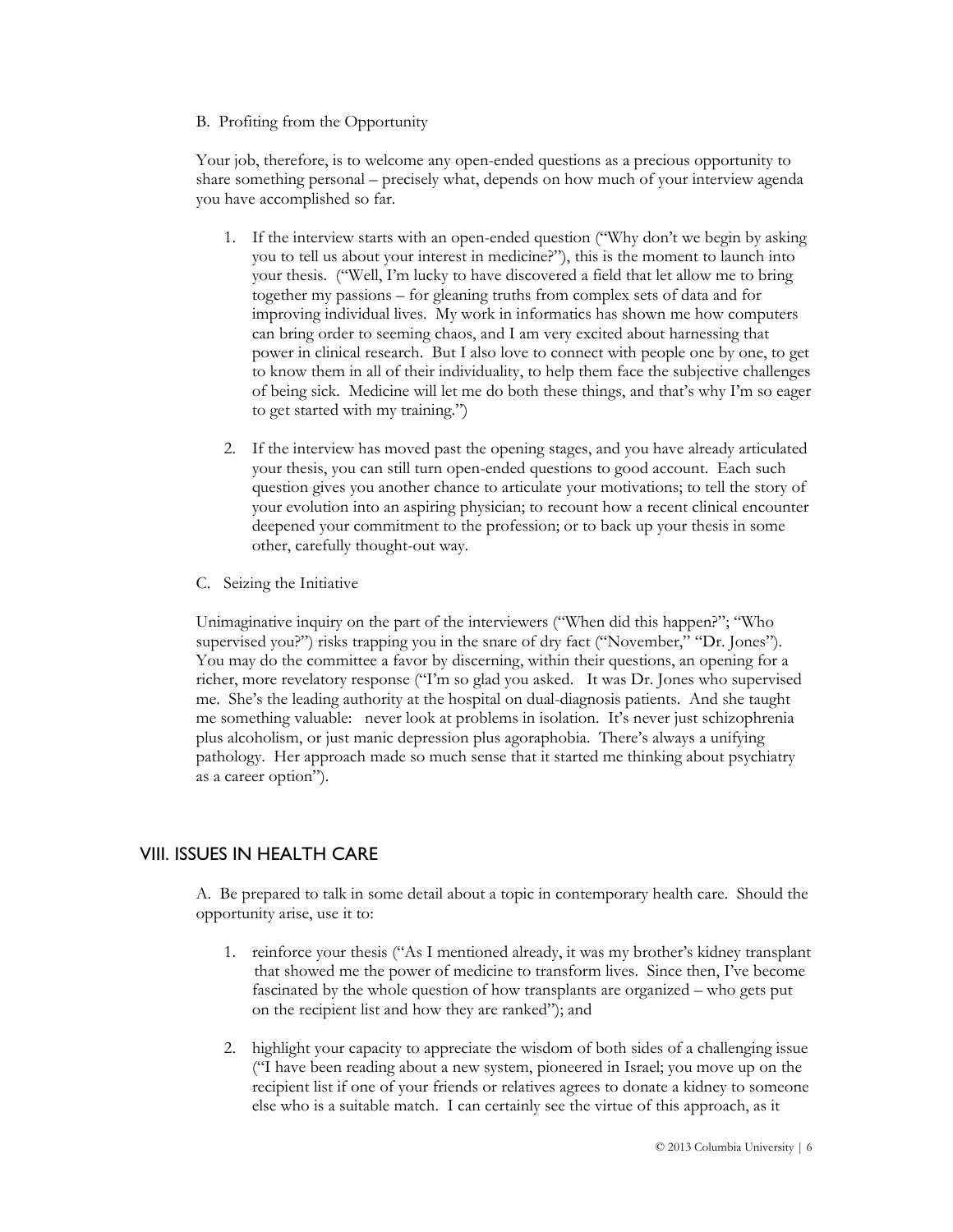makes more organs available for transplant. But I worry also about how it might penalize patients who lack the right connections – immigrants, prisoners, refugees, and other outsiders. Of course no method is perfect, and the new system may be the best one available, but I believe that a lot of thought needs to go into any protocol that gives a preference to one group of patients over another, equally deserving group").

B. In addition, you want to be prepared to show that you are keeping up, if only in a general way, with the key debates of the moment in the health care field (e.g., the Supreme Court decision on the constitutionality of mandatory health insurance, the rise of opium-derived painkillers for home use and the addictions this has prompted).

## XI. COMMON MISTAKES

A. Treating the interview as a test with right and wrong answers.

*The interviewers want to see you as an adult, a future colleague, not as a dutiful and timorous student. The interview is your chance to put yourself forward in that light. Show how well you have taken charge of your own life through your purposefulness, persistence, and clarity over the past years. Articulate a clear vision of your future which you have formulated for yourself and which draws upon your mature self-awareness.* 

B. Reciting your resume; giving naked information about yourself that the interviewer already knows or should know.

> *The facts of your biography have relatively little meaning. It's how you lived them and what you learned from them that matter.*

C. Working out your reasons for wanting to go to medical school at the interview.

*The time to prepare is beforehand.*

D. Viewing the interview as a logical argument, in which you set out to prove that you are one of the best candidates for the medical school opening.

> *Instead of thinking "persuasion," think "connection." You want the interviewers to know you and appreciate the qualities that you will bring to the medical profession.*

E. Alluding to your expensive degrees, academic honors, prestigious awards, publication credits, or other badges of superiority.

*Let your intelligence speak for itself in the thoughtfulness and articulateness of your answers.*

F. Failing to integrate your collateral interests into your presentation of yourself, especially if these suggest a balanced outlook on life (yoga, music, hiking).

*You want to seem focused but well-rounded.*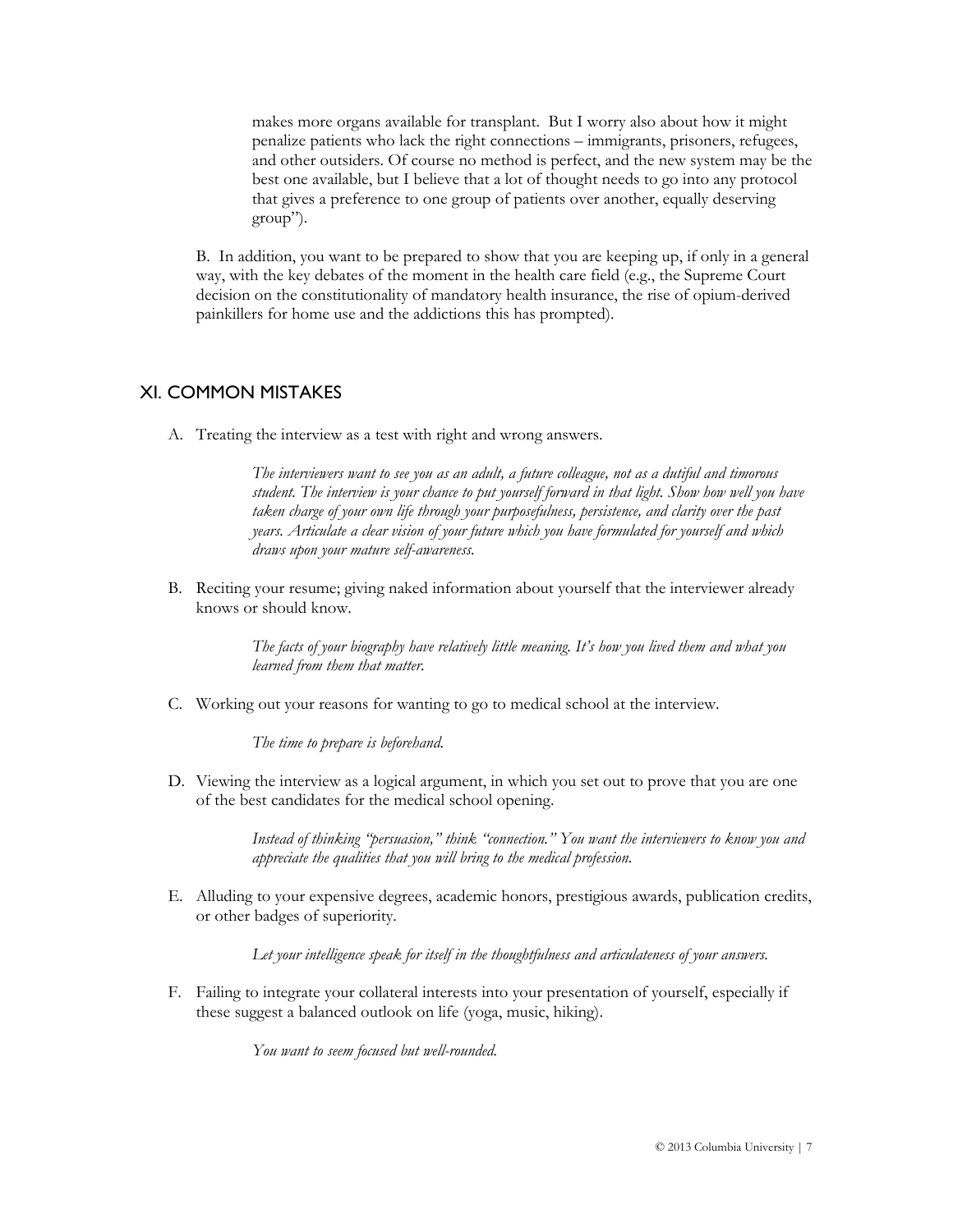G. Working off a check-list of supposedly desirable qualities: commitment to helping the poor, willingness to do work for free (unless you really have these qualities and they are central to your motivation to be a doctor).

*It's very hard to fool anybody when you're emphasizing the obvious.* 

H. Speaking ill of any job, school, boss, colleague, hospital, or profession.

*Even though your criticisms may be perfectly justified, they suggest you are stuck in the past. Find some good thing you can say about the person or experience and stop there.* 

I. Memorizing lines.

*Know the thesis you want to get across, as well as the stories, anecdotes, images, and questions that support that thesis.* 

J. Taking political positions.

*Show that you are conversant with the complexity of any political issue on the table. Acknowledge*  that there may be some truth on all sides, and express your interest in exploring the subject further *as you continue your studies. If you absolutely must express a view, state it as an inclination, a hypothesis, subject to further investigation and reflection on your part.* 

K. Talking about how caring and compassionate you are.

*Your caring nature, like your intelligence, should emerge from the stories you tell.* 

L. Explaining how you discovered your interest in medicine from your parents, wife, husband, boyfriend, girlfriend, roommate, or chat room buddy.

> *Present yourself as the decisive agent in your own life. You have had experiences, made decisions, reflected on your past, and learned from it. Keep boyfriends, girlfriends, and parents out of the conversation, unless they are absolutely necessary.*

M. Apologizing for some apparent weakness in your record.

*Never apologize! If one of the interviewers brings up an apparent weak point in your record, do not deny it, but immediately discuss how you successfully applied the lessons of that experience in a subsequent endeavor.* 

N. Being rigid about the specialization you wish you pursue.

*It's great to have a professional interest, but you want to balance it with a sense of openness to the new influences and new experiences that medical school will offer. Express your interest in a specialization as a tentative choice, based on what you know about yourself right now; but also reaffirm your eagerness to continue exploring new possibilities in the medical field.* 

O. Talking about a patient without giving the outcome.

*Be sure to demonstrate your commitment to patient care by describing the end result of any treatment in which you were involved. If you don't know the outcome, because, e.g., the patient was*